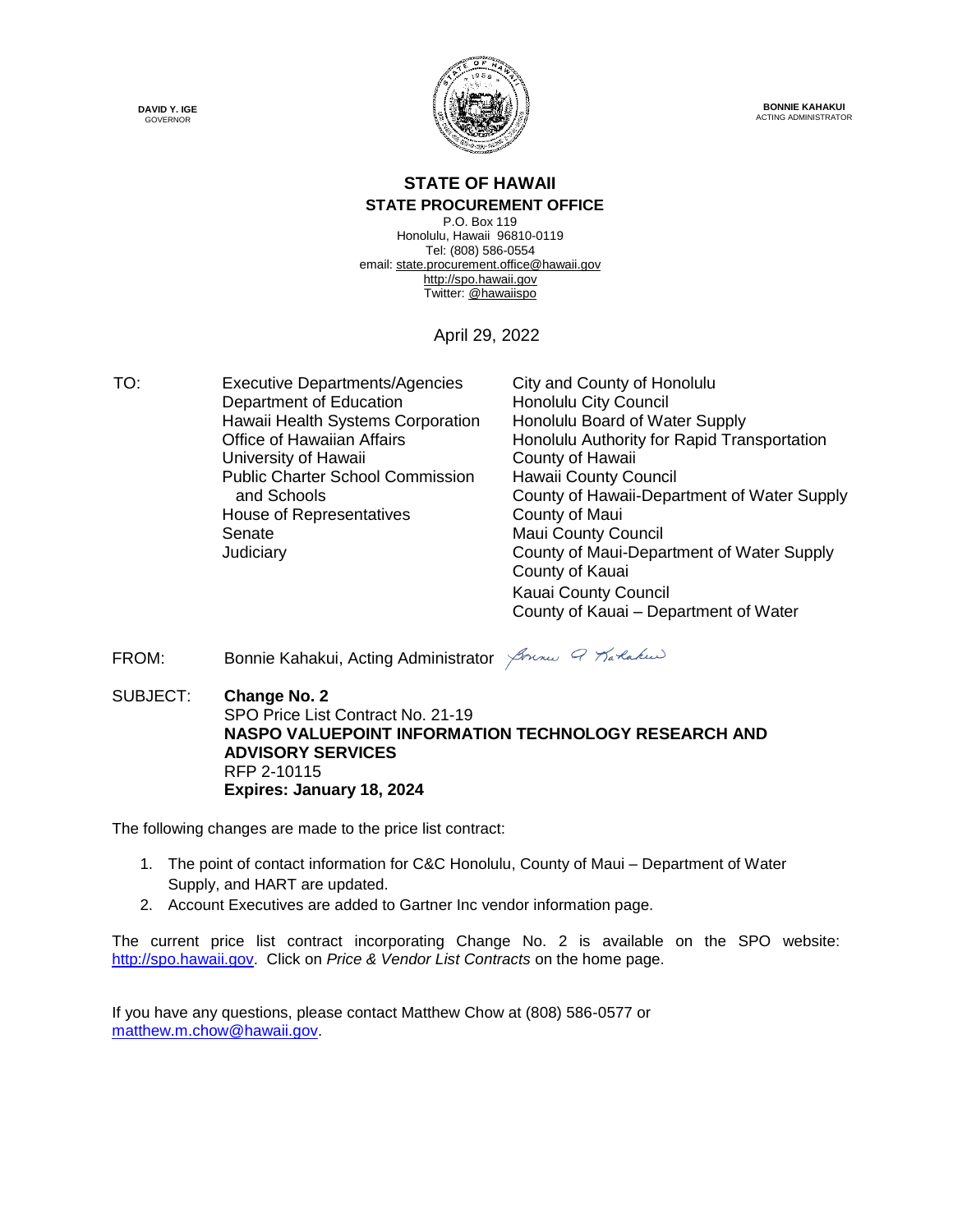#### **WHERE TO FIND**

#### Contractor Information

| International Consulting Acquisitions Corp dba ISG Public Sector 10 |  |
|---------------------------------------------------------------------|--|
|                                                                     |  |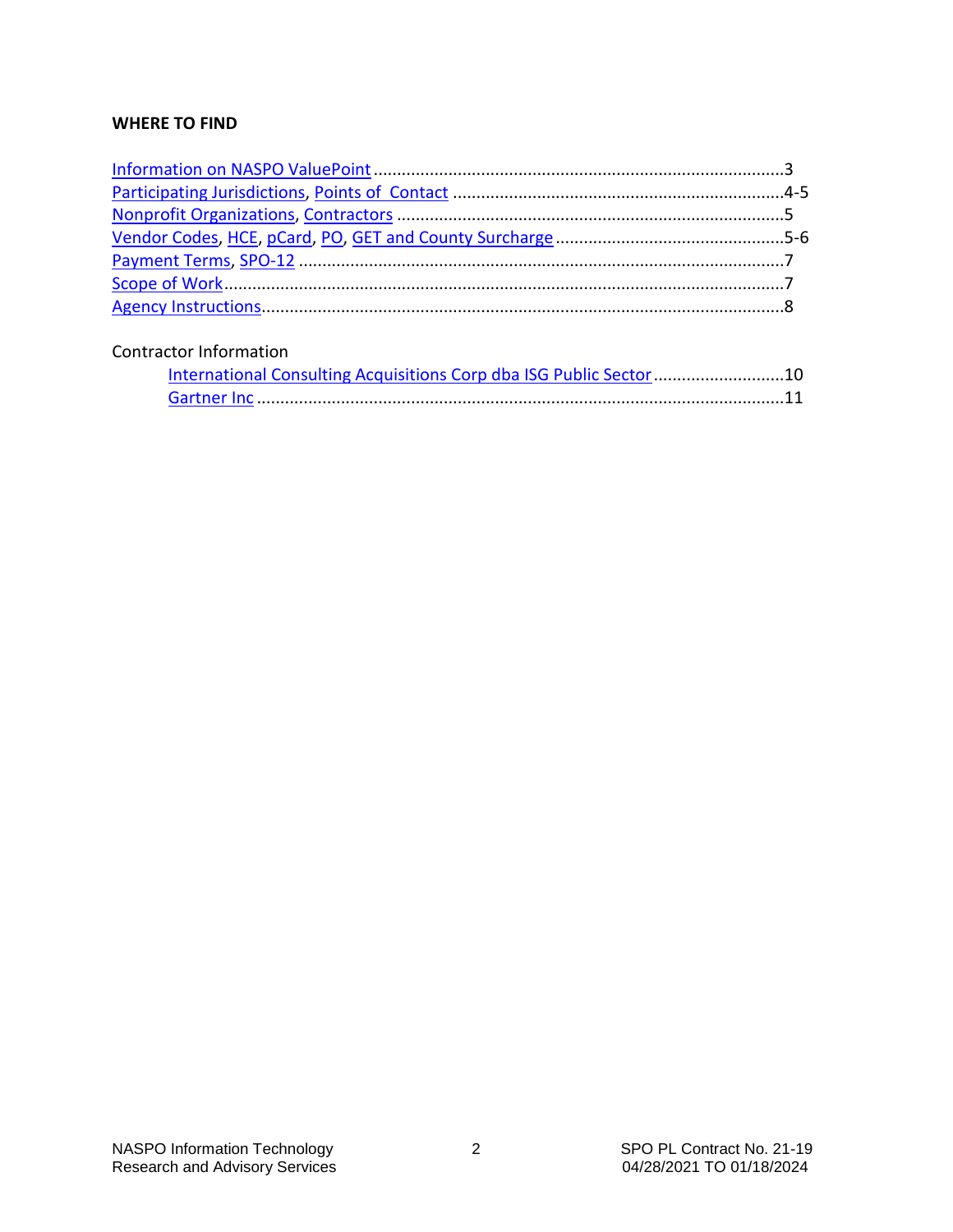#### **STATE OF HAWAII STATE PROCUREMENT OFFICE**

**SPO Price List Contract No. 21-19** Includes Change No. 2 Effective: 04/29/2022

#### <span id="page-2-0"></span>**NASPO VALUEPOINT INFORMATION TECHNOLOGY RESEARCH AND ADVISORY SERVICES** RFP 2-10115 **April 28, 2021 to January 18, 2024**

#### **INFORMATION ON NASPO VALUEPOINT**

The NASPO ValuePoint Cooperative Purchasing Organization is a multi-state contracting consortium of state governments, including local governments, of which the State of Hawaii is a member. NASPO ValuePoint Purchasing Organization seeks to achieve price discounts by combining the requirements of multi-state governmental agencies, and cost-effective and efficient acquisition of quality products and services.

The State of Minnesota is the current lead agency and contract administrator for the NASPO ValuePoint Information Technology Research and Advisory Services contract. A request for competitive sealed proposals was issued on behalf of NASPO ValuePoint Cooperative Purchasing Organization and contracts were awarded to three (3) qualified Contractors. The purpose of this contract is to support IT decisions in order to use IT in the most cost effective and resource efficient manner.

For additional information on this contract, visit the NASPO ValuePoint website at [https://www.naspovaluepoint.org/portfolio/it-research-advisory-services/.](https://www.naspovaluepoint.org/portfolio/it-research-advisory-services/)

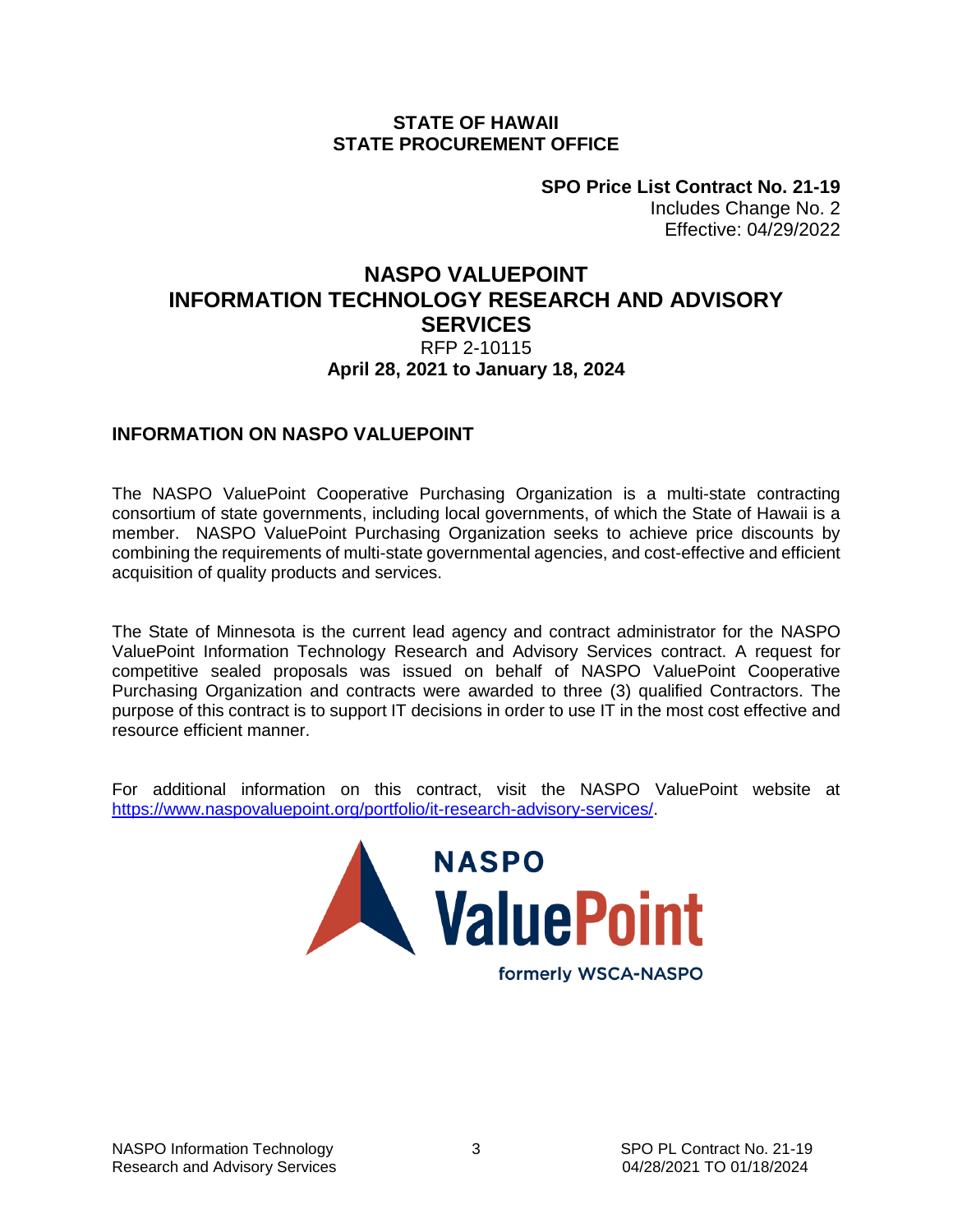<span id="page-3-0"></span>**PARTICIPATING JURISDICTIONS** listed below have signed a cooperative agreement with the SPO and are authorized to utilize this price list contract.

| <b>Executive Departments/Agencies</b>               | City and County of Honolulu                   |
|-----------------------------------------------------|-----------------------------------------------|
| Department of Education (DOE)                       | <b>Honolulu City Council</b>                  |
| Hawaii Health Systems Corporation                   | Honolulu Board of Water Supply                |
| Office of Hawaiian Affairs                          | Honolulu Authority for Rapid Transportation   |
| University of Hawaii                                | County of Hawaii                              |
| <b>Public Charter School Commission and Schools</b> | Hawaii County Council                         |
| House of Representatives                            | County of Hawaii – Department of Water Supply |
| Senate                                              | County of Maui                                |
| Judiciary                                           | <b>Maui County Council</b>                    |
| Kauai County Council                                | County of Maui - Department of Water Supply   |
| County of Kauai – Department of Water               | County of Kauai                               |

The participating jurisdictions are not required but may purchase from this price list contract, and requests for exception from the contract are not required. Participating jurisdictions are allowed to purchase from other contractors; however, HRS chapter 103D, and the procurement rules apply to purchases by using the applicable method of procurement and its procedures, such as small purchases or competitive sealed bidding. The decision to use this contract or to solicit pricing from other sources is at the discretion of the participating jurisdiction.

**POINT OF CONTACT**. Questions regarding the products listed, ordering, pricing and status should be directed to the contractor(s).

| <b>Jurisdiction</b>                                                 | <b>Name</b>               | <b>Telephone</b> | <b>Fax</b> | E-mail                                  |
|---------------------------------------------------------------------|---------------------------|------------------|------------|-----------------------------------------|
| Executive                                                           | <b>Matthew Chow</b>       | 586-0577         | 586-0570   | matthew.m.chow@hawaii.gov               |
| <b>DOE</b>                                                          | Procurement<br>Staff      | 675-0130         | 675-0133   | doeprocure@notes.k12.hi.us              |
| <b>HHSC</b>                                                         | Nancy Delima              | 359-0994         |            | ndelima@hhsc.org                        |
| <b>OHA</b>                                                          | Christopher<br>Stanley    | 594-1833         | 594-1865   | chriss@oha.org                          |
| UH                                                                  | Karlee Hisashima          | 956-8687         | 956-2093   | karlee@hawaii.edu                       |
| <b>Public Charter</b><br>School<br>Commission and<br><b>Schools</b> | Danny<br>Vasconcellos     | 586-3775         | 586-3776   | danny.vasconcellos@spcsc.hawaii.<br>gov |
| House                                                               | <b>Brian Takeshita</b>    | 586-6423         | 586-6401   | takeshita@capitol.hawaii.gov            |
| Senate                                                              | Carol Taniguchi           | 586-6720         | 586-6719   | c.taniquchi@capitol.hawaii.gov          |
| Judiciary                                                           | <b>Tritia Cruz</b>        | 538-5805         | 538-5802   | tritia.l.cruz@courts.hawaii.gov         |
| C&C of Honolulu                                                     | Procurement<br>Specialist | 768-5535         | 768-3299   | bfspurchasing@honolulu.gov              |

Procurement questions or concerns may be directed as follows: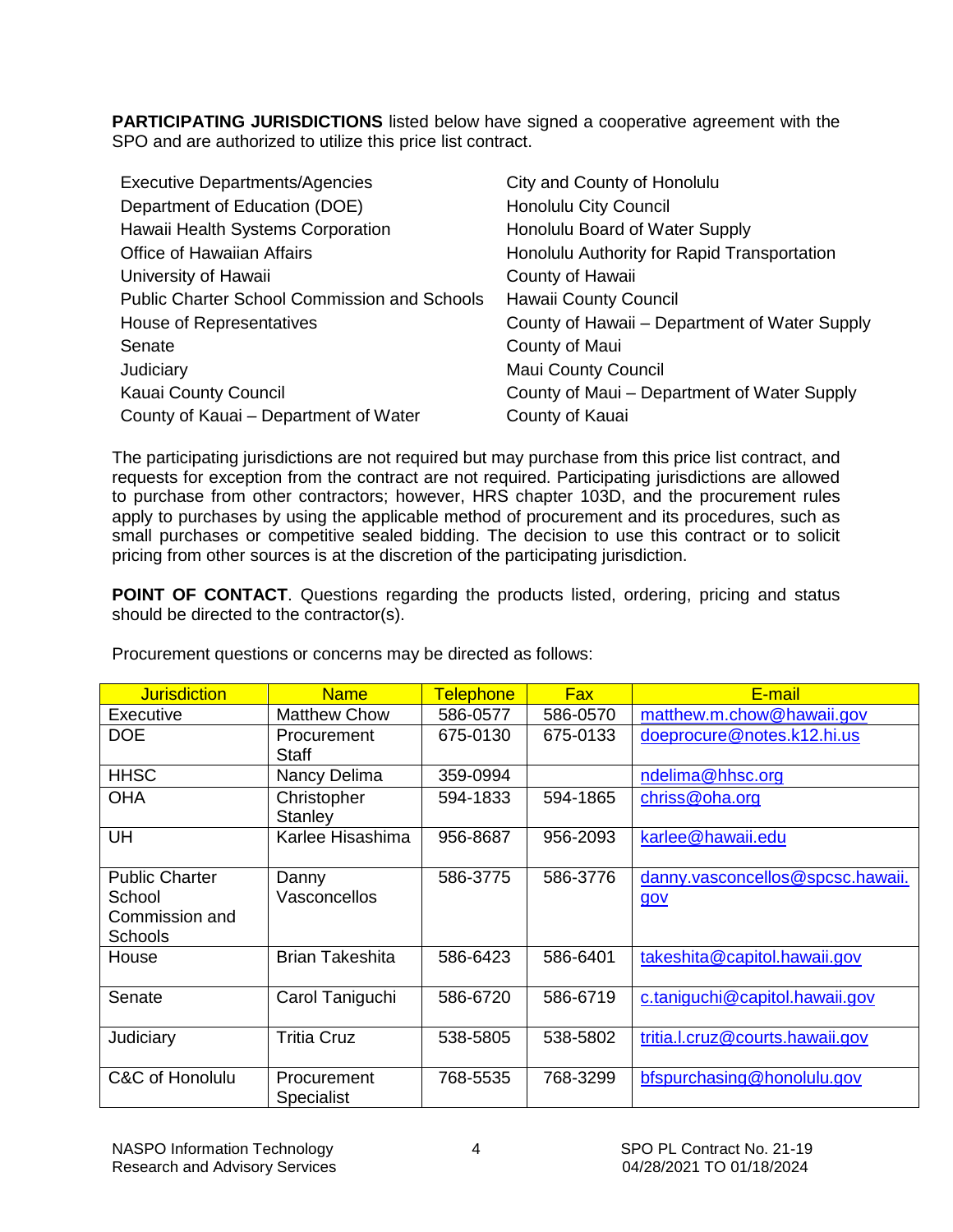<span id="page-4-0"></span>

| <b>Jurisdiction</b> | <b>Name</b>       | <b>Telephone</b> | <b>Fax</b> | E-mail                        |
|---------------------|-------------------|------------------|------------|-------------------------------|
| Honolulu City       | Kendall Amazaki,  | 768-5084         | 768-5011   | kamazaki@honolulu.gov         |
| Council             | Jr. Nanette Saito | 768-5085         |            | nsaito@honolulu.gov           |
| Honolulu Board of   | Procurement       | 748-5071         |            | fn procurement@hbws.org       |
| <b>Water Supply</b> | Office            |                  |            |                               |
| <b>HART</b>         | Dean Matro        | 768-6246         |            | dean.matro@honolulu.gov       |
| County of Hawaii    | Diane Nakagawa    | 961-8440         | 961-8248   | Diane.Nakagawa@hawaiicounty.g |
|                     |                   |                  |            | OV                            |
| Hawaii County       | Diane Nakagawa    | 961-8440         | 961-8248   | Diane.Nakagawa@hawaiicounty.g |
| Council             |                   |                  |            | OV                            |
| County of Hawaii-   | Ka'iulani L.      | 961-8050         | 961-8657   | kmatsumoto@hawaii.dws.org     |
| Department of       | Matsumoto         | x224             |            |                               |
| <b>Water Supply</b> |                   |                  |            |                               |
| County of Maui      | Jared Masuda      | 463-3816         |            | jared.masuda@co.maui.hi.us    |
| Maui County         | Marlene Rebugio   | 270-7838         |            | marlene.rebugio@mauicounty.us |
| Council             |                   |                  |            |                               |
| County of Maui-     | Kenneth L.        | 270-7684         | 270-7136   | ken.bissen@co.maui.hi.us      |
| Department of       | <b>Bissen</b>     |                  |            |                               |
| <b>Water Supply</b> |                   |                  |            |                               |
| County of Kauai     | Ernest Barreira   | 241-4295         | 241-6349   | ebarreira@kauai.gov           |
|                     |                   |                  |            |                               |
| Kauai County        | Lisa Ishibashi    | 241-4820         | 241-6349   | lishibashi@kauai.gov          |
| Council             | <b>Scott Sato</b> | 241-4810         | 241-6349   | ssato@kauai.gov               |
| County of Kauai-    | Marcelino Soliz   | 245-5470         | 241-5813   | msoliz@kauaiwater.org         |
| Department of       |                   |                  |            |                               |
| Water               |                   |                  |            |                               |

**USE OF PRICE & VENDOR LIST CONTRACTS BY NONPROFIT ORGANIZATIONS.** Pursuant to HRS §103D-804, nonprofit organizations with current purchase of service contracts (HRS chapter 103F) have been invited to participate in the SPO price & vendor lists contracts.

A listing of these nonprofit organizations is available at the SPO website: [http://spo.hawaii.gov.](http://spo.hawaii.gov/) Click on *For Vendors > Non-Profits > Cooperative Purchasing Program > View the list of qualifying nonprofits eligible to participate in cooperative purchasing.*

If a nonprofit wishes to purchase from a SPO price or vendor list contract, the nonprofit must obtain approval from each Contractor, i.e., participation must be mutually agreed upon. A Contractor may choose to deny participation by a nonprofit. Provided, however, if a nonprofit and Contractor mutually agree to this arrangement, it is understood that the nonprofit will retain its right to purchase from other than a SPO price or vendor list Contractor(s).

**CONTRACTORS.** The following contractors are listed in this price list contract. They have signed a Master Agreement with the State of Minnesota and a Participating Addendum with the Hawaii State Procurement Office.

International Consulting Acquisitions Corp dba ISG Public Sector Gartner Inc

**VENDOR CODES** for annotation on purchase orders are obtainable from the *Alphabetical Vendor Edit Table* available at your department's fiscal office. Agencies are cautioned that the remittance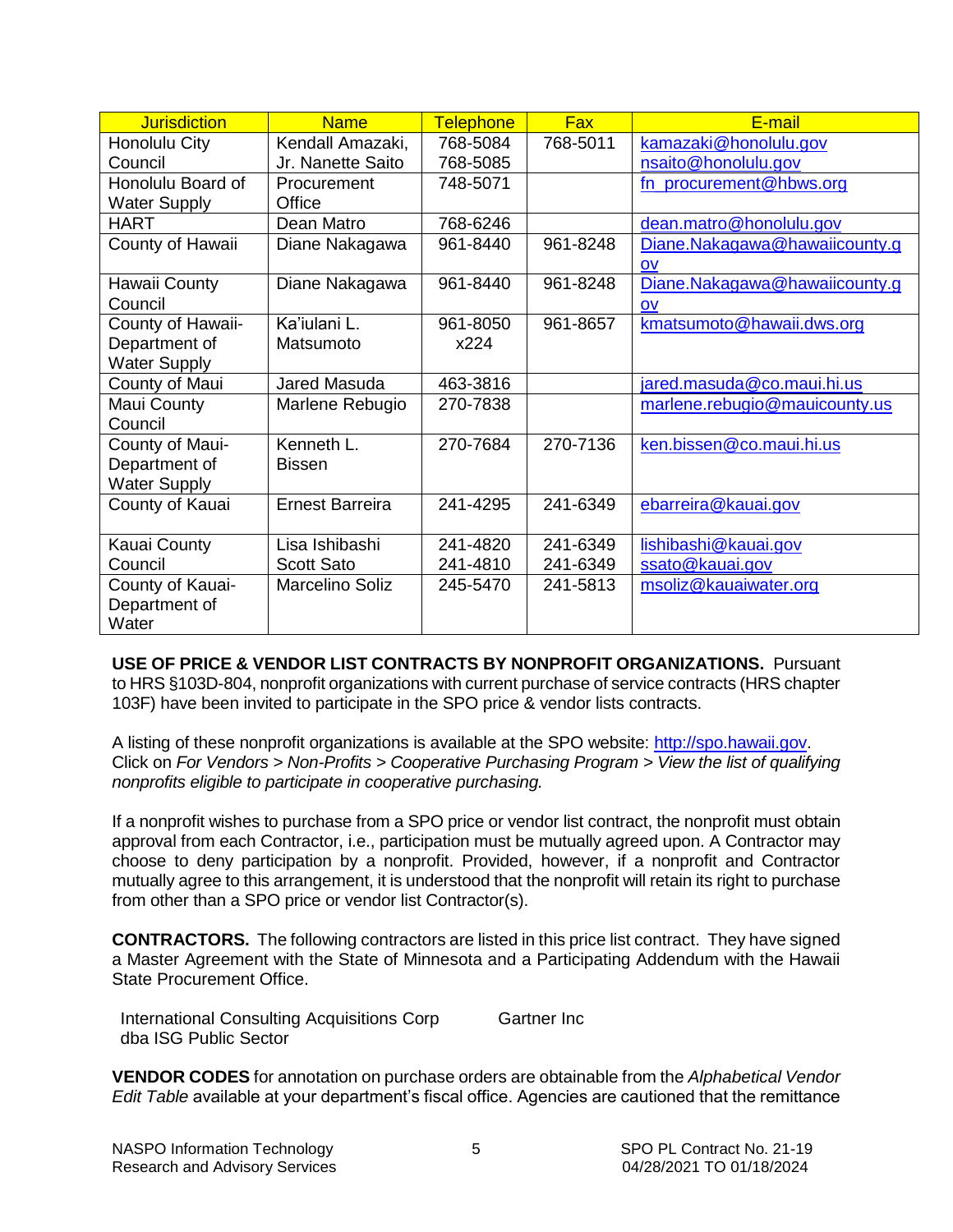<span id="page-5-0"></span>address on an invoice may be different from the address of the vendor code annotated on the purchase order.

**COMPLIANCE PURSUANT TO HRS §103D-310(c).** Prior to awarding this contract, the SPO verified compliance of the Contractor(s) named in the SPO Price List Contract No. 21-19. *No further compliance verification is required prior to issuing a contract, purchase order, or pCard payment when utilizing this contract.*

**PURCHASING CARD (pCard).** The State of Hawaii Purchasing Card (pCard) is required to be used by the Executive departments/agencies, excluding DOE, HHSC, OHA and UH for orders totaling less than \$2,500. For purchases of \$2,500 or more, agencies may use the pCard, subject to its credit limit, or issue a purchase order.

**PURCHASE ORDERS** may be issued for purchases \$2,500 or more, and for Contractors who either do not accept the pCard, set minimum order requirements before accepting the pCard for payment, or charge its customers a transaction fee for the usage.

**"SPO PL CONTRACT NO. 21-19** & **NASPO VALUEPOINT CONTRACT NO"** (located on the contractor's information page) shall be typed on purchase orders issued against this price list contract**.** For pCard purchases, the SPO PL Contract No. 21-19 and Master Agreement No. shall be notated on the appropriate transaction document.

**STATE GENERAL EXCISE TAX (GET) AND COUNTY SURCHARGE** shall not exceed the following rates if seller elects to pass on the charges to its customers.

| <b>COUNTY</b>              | <b>COUNTY</b>    | <b>STATE</b> |                         | <b>MAX PASS- EXPIRATION DATE</b> |
|----------------------------|------------------|--------------|-------------------------|----------------------------------|
|                            | <b>SURCHARGE</b> | <b>GET</b>   | <b>TAX</b><br><b>ON</b> | <b>SURCHARGE</b><br><b>OF</b>    |
|                            | <b>TAX RATE</b>  |              | <b>RATE</b>             | <b>TAX RATE</b>                  |
| <b>C&amp;C OF HONOLULU</b> | 0.50%            | 4.0%         | 4.7120%                 | 12/31/2030                       |
| <b>HAWAII</b>              | 0.50%            | 4.0%         | 4.7120%                 | 12/31/2030                       |
| COUNTY OF MAUI             | 0.0%             | 4.0%         | 4.1666%                 | No county surcharge              |
| (including Molokai and     |                  |              |                         |                                  |
| Lanai)                     |                  |              |                         |                                  |
| <b>KAUAI</b>               | 0.50%            | 4.0%         | 4.7120%                 | 12/31/2030                       |

The GET or use tax and county surcharge may be added to the invoice as a separate line item and shall not exceed the current max pass-on tax rate(s) for each island.

County surcharges on state general excise (GE) tax or Use tax may be visibly passed on but is not required. For more information on county surcharges and the max pass-on tax rate, please visit the Department of Taxation's website at [http://tax.hawaii.gov/geninfo/countysurcharge.](http://tax.hawaii.gov/geninfo/countysurcharge)

**PAYMENTS** are to be made to the Contractor(s) remittance address. HRS §103-10 provides that the State shall have thirty (30) calendar days after receipt of invoice or satisfactory completion of contract to make payment. Payments may also be made via pCard.

**VENDOR AND PRODUCT EVALUATION** form, SPO-012, for the purpose of addressing concerns on this vendor list contract, is available to agencies at the SPO website: [http://spo.hawaii.gov.](http://spo.hawaii.gov/) Click on *Forms* on the home page.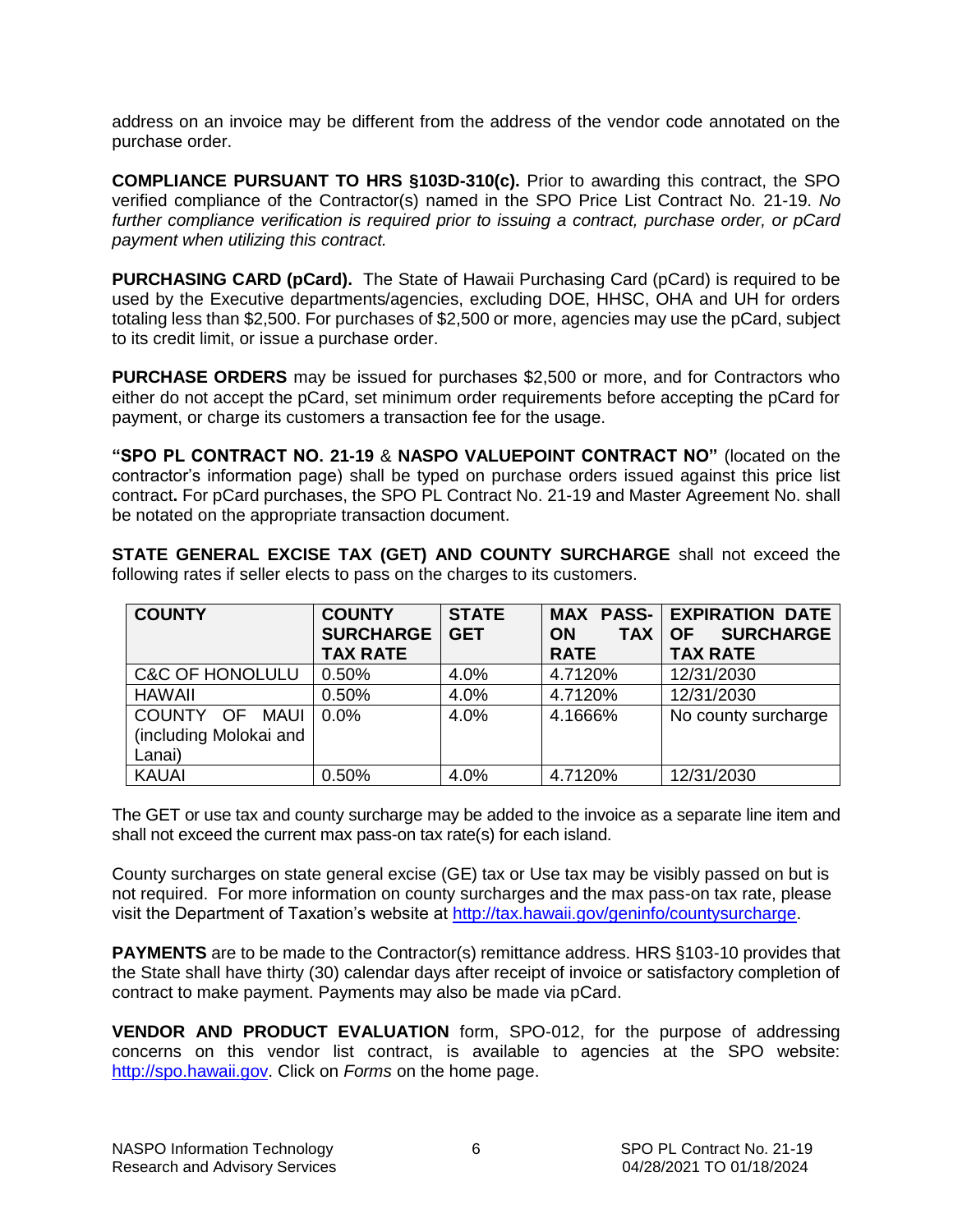<span id="page-6-0"></span>**PRICE OR VENDOR LIST CONTRACT AVAILABLE ON THE INTERNET** at the SPO website: [http://spo.hawaii.gov.](http://spo.hawaii.gov/) Click on *Price & Vendor List Contracts* on the home page.

#### **SCOPE OF WORK**

The Contractor must provide the following services:

- 1. The Contractor shall provide IT business advice, objective IT research, and IT data that is thematic, prescriptive, and executable, and that provides a comprehensive perspective on the rapidly changing IT environment. Sponsors of research must be identified.
- 2. The Contractor shall provide access to an online database containing IT research articles. The database should contain at least 1,000 articles or more including white papers, research reports, webinars, bulletins, summaries, and any other IT research oriented documents published within the last five years.
- 3. The Contractor shall respond to over-the-phone inquiries regarding published articles and direction on other available resources.
- 4. The Contractor shall provide advisory services regarding strategic and tactical planning for customer's IT policy development.
- 5. The Contractor shall provide on-site workshops, advisory engagements, and conferences on IT related topics.

IT topics may include, but are not limited to, the following:

- Planning and establishing IT policies, procedures, and best practices
- **Establishing and implementing IT governance**
- **Review of new and emerging Information Technologies**
- Assistance with acquisition decisions for IT hardware and software
- **Software licensing and Asset Management**
- **Application/system development**
- Data analytics, data management, and business intelligence
- **Information security**
- **Strategic planning and Enterprise Architecture**
- Evaluations of industry issues, products, and major trends in the marketplace
- **IF Benchmarking**
- **Digital transformation and Digital Government Services**
- **IF talent, recruiting, and retention**
- **TelCom, IP telephony, and call center solutions**
- **Disaster recovery and business continuity**
- Cloud computing
- **Mobile device strategy and management**
- **Emergency response and radio communications**
- **Enterprise CRM**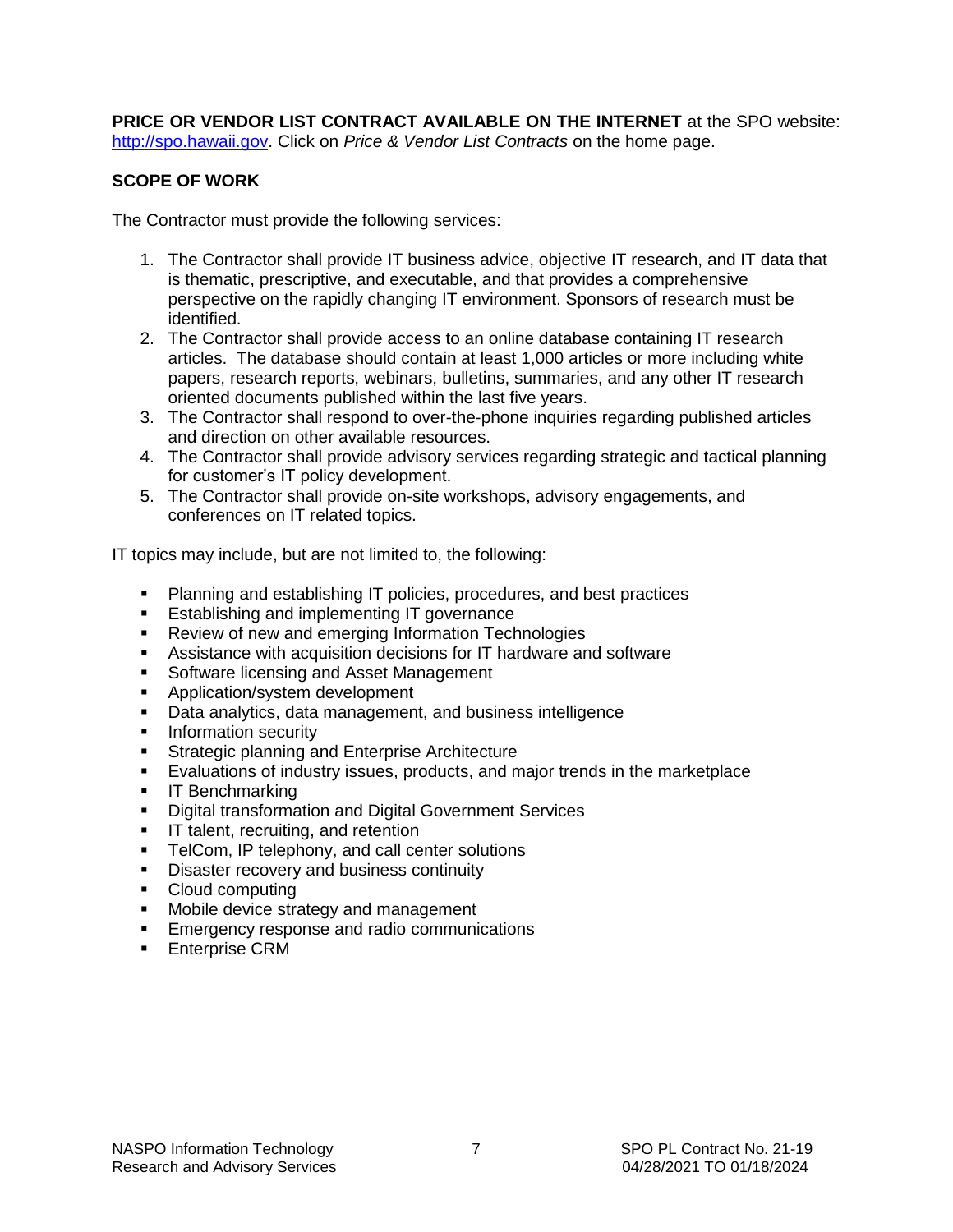#### **AGENCY INSTRUCTIONS FOR REQUESTING PRICE QUOTES**

- 1. Agency will solicit quotes from all authorized contractors.
- 2. CONSIDERATION OF QUOTES (candidates). Agency shall consider all responsive and responsible quotes received. An award shall be made to the Contractor(s) offering the lowest price. If the lowest price does not meet the agencies specification requirement, the award may be made to the Contractor(s) whose offer represents the best value to the agency. Best value means the most advantageous offer determined by evaluating and comparing all relevant criteria in addition to price so that the offer meeting the overall combination that best services the agency is selected. These criteria may include, in addition to others, the total cost of ownership, performance, history of the vendor, quality of goods, services, delivery and proposed technical performance.
- 3. Form SPO-010, RECORD OF PROCUREMENT is required to be completed and approved by the Procurement Officer.
- 4. A Purchase Order, Specifications or Statement of Work (SOW) shall be issued.
- 5. AWARD NOTIFICATION. After the agency issues a purchase order, the agency shall notify the non-awarded candidates within five (5) work days.
- 6. OFFICE OF INFORMATION PRACTICES (OIP). The OIP has created model forms that may be used to request access to a government record or to reply to a requester. To download a form go to: [http://oip.hawaii.gov/forms/.](http://oip.hawaii.gov/forms/) The vendor submits a *Request to Access a Government Record* form to the agency for copies of their competitor's price quotes. The agency responds to the vendor by submitting a *Notice to Requester* form.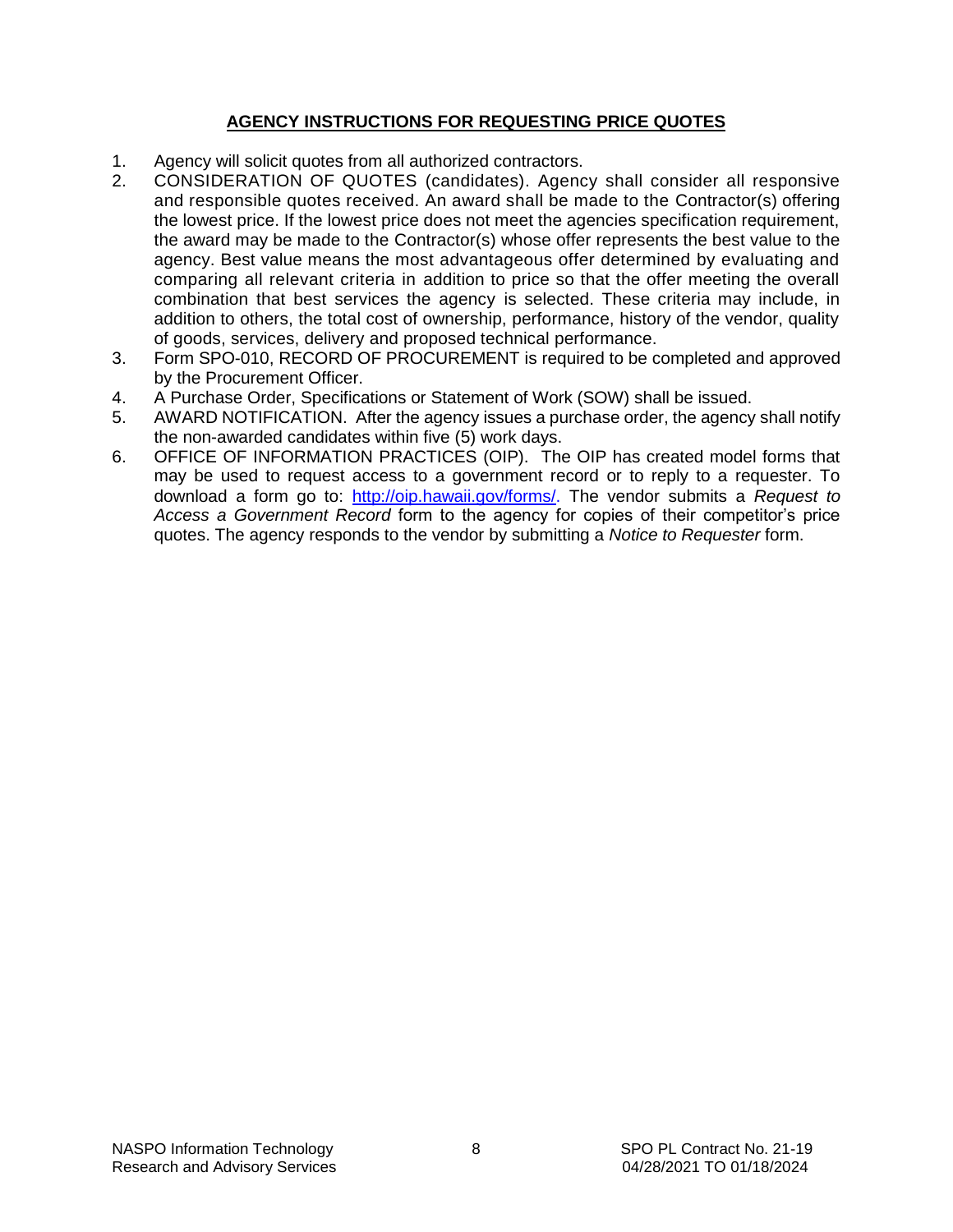# **CONTRACTOR**

## **INFORMATION**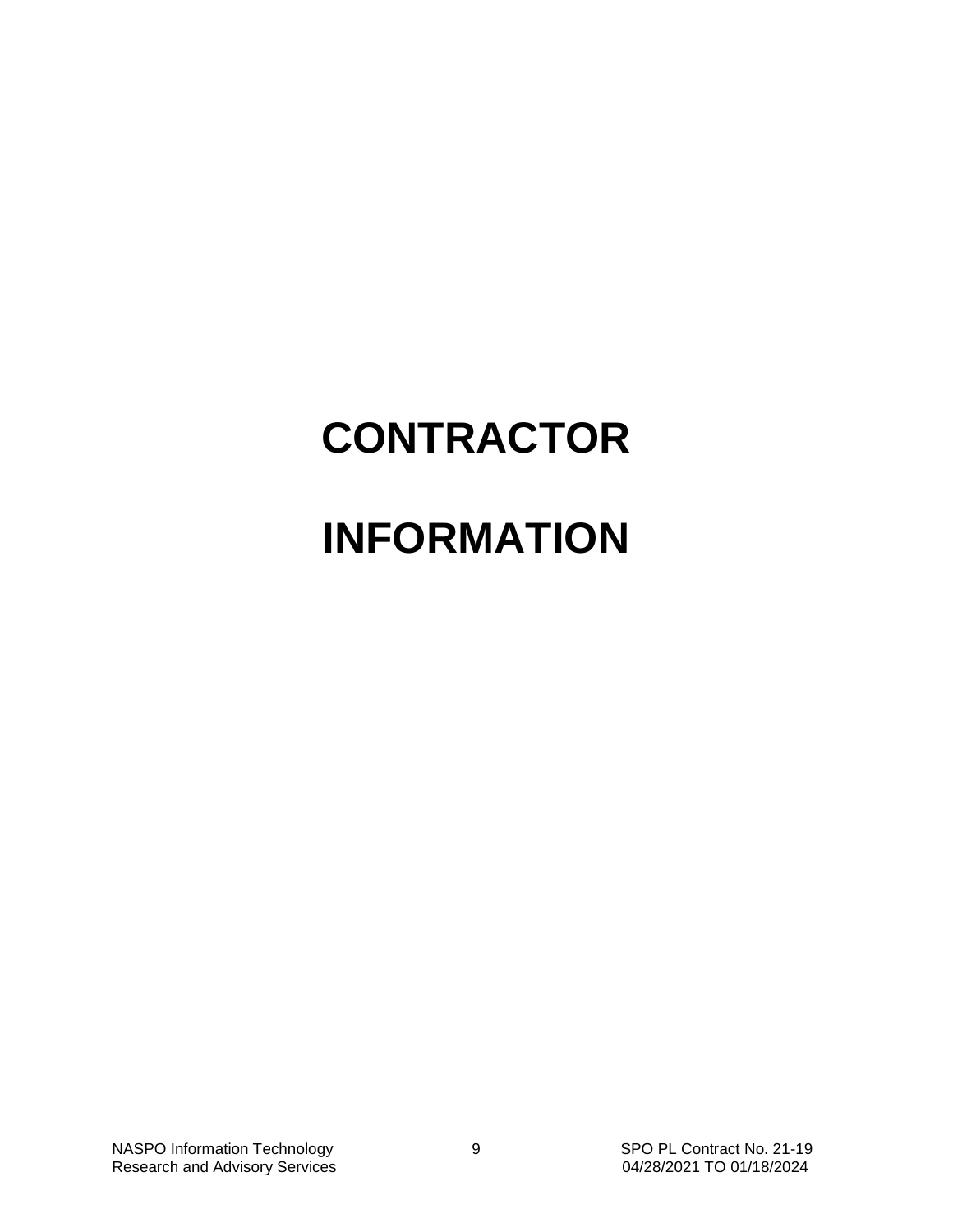## <span id="page-9-0"></span>**INTERNATIONAL CONSULTING ACQUISITIONS CORP dba ISG PUBLIC SECTOR**

Master Agreement Number: 186839

[https://www.naspovaluepoint.org/portfolio/it-research-advisory-services/international](https://www.naspovaluepoint.org/portfolio/it-research-advisory-services/international-consulting-acquisitions-corp-dba-isg-public-sector/)[consulting-acquisitions-corp-dba-isg-public-sector/](https://www.naspovaluepoint.org/portfolio/it-research-advisory-services/international-consulting-acquisitions-corp-dba-isg-public-sector/)

Contact: Lesley Ahern Phone: (617) 834-7069 Email: [Lesley.Ahern@isg-one.com](mailto:Lesley.Ahern@isg-one.com) Remit To: International Consulting Acquisition Corp dba ISG Public Sector PO Box 9857 The Woodlands, TX 77387 Vendor Code: 35836800

#### **For pricing, please use the link above to view the Master Agreement Exhibit C Pricing, pages 22 – 26.**

The [ISG Provider Lens™ –](https://urldefense.com/v3/__https:/isg-one.com/research/provider-research-public-sector__;!!LIYSdFfckKA!mx-KiY60zvq4OZx6MyJRCQn9zkJ_dP5mfA_bm1Rh0Gb1sxjkWucFOmJMwKIMb7Gf92coiDG6$) Subscription provides states with:

- Annual subscription access to published reports (thousands in the library; hundreds of new reports each year).
- Regular and proactive contact with an assigned client manager.
- Inquiries with subject matter experts (SMEs) include discussions coordinated via the ISG client manager. No restrictions on number of users that can attend each discussion.
- Discounted access to other ISG research advisory services, including automation, contract assessment, end user satisfaction monitoring, software acquisition and renewal strategy, price and cost benchmarks, supplier risk management, and more. See the ISG [Web site](https://urldefense.com/v3/__https:/isg-one.com/research/provider-research-public-sector__;!!LIYSdFfckKA!mx-KiY60zvq4OZx6MyJRCQn9zkJ_dP5mfA_bm1Rh0Gb1sxjkWucFOmJMwKIMb7Gf92coiDG6$) for details on available services.
- Admission to ISG events and Webinars, virtual and in person.
- Advisory services regarding strategic and tactical planning for customer's IT policy development.